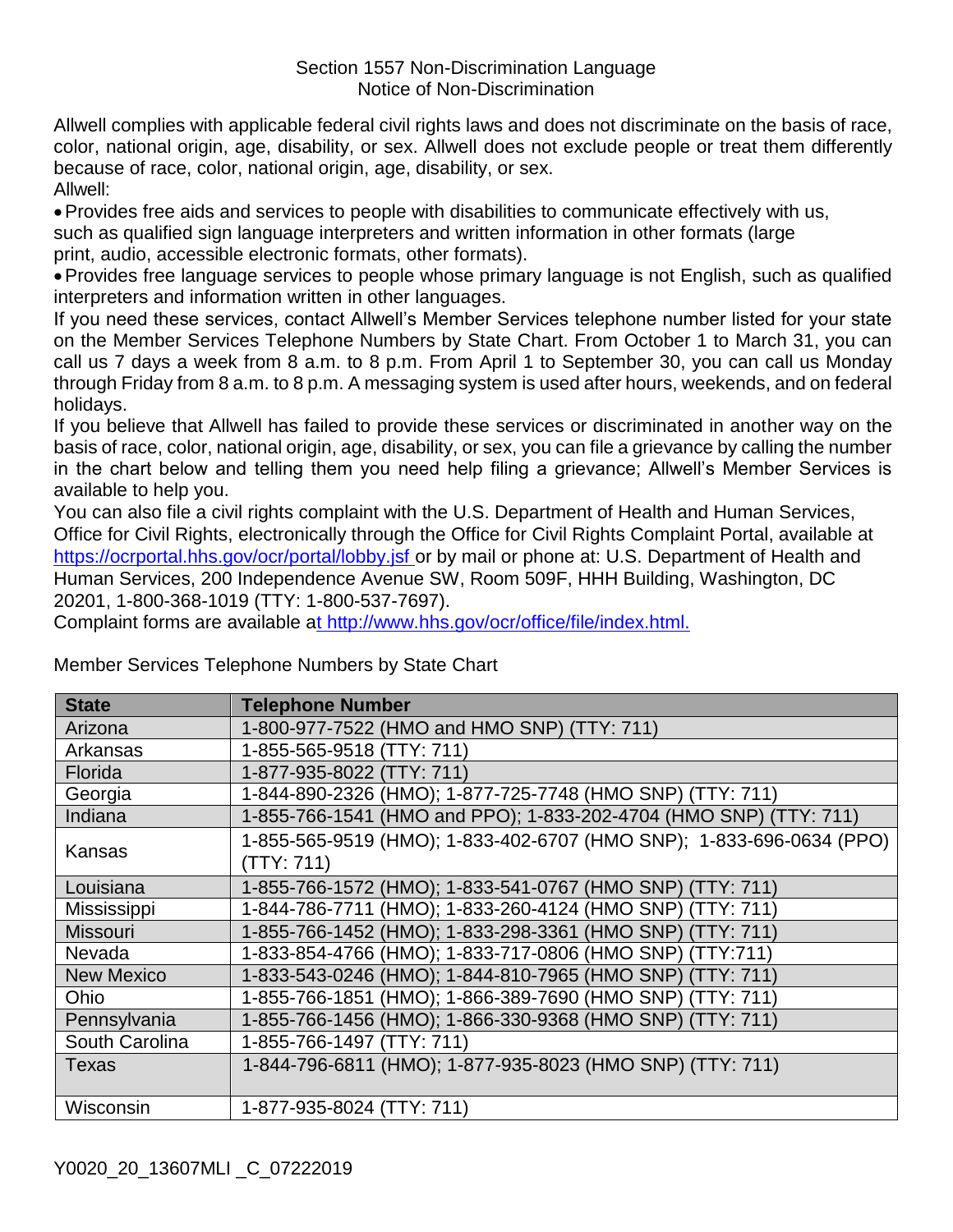**ENGLISH: ATTENTION:** If you speak English, language assistance services, free of charge, are available to you. Call the Member Services number listed for your state in the Member Services Telephone Number Chart.

SPANISH: ATENCIÓN: Si habla español, hay servicios de asistencia de idiomas disponibles para usted sin cargo. Llame al número del Departamento de Servicios al Afiliado que se enumera para su estado en la Ficha de Números de Teléfono del Departamento de Servicios al Afiliado.

CHINESE: 請注意:如果您使用中文,您可以免費獲得語言援助服務。請撥會員服務部電話號碼表所列的 您所在州的會員服務部號碼。

VIETNAMESE: LƯU Ý: Nếu quý vị nói tiếng Việt, chúng tôi có các dịch vụ hỗ trợ ngôn ngữ miễn phí dành cho quý vị. Xin vui lòng gọi số điện thoại phục vụ hội viên dành cho tiểu bang của quý vị trong Bảng số điện thoại dịch vụ hội viễn.

FRENCH CREOLE (HAITIAN CREOLE): ATANSYON: Si w pale kreyòl ayisyen, ou ka resevwa sèvis gratis ki la pou ede w nan lang pa w. Rele nimewo sèvis manm pou eta kote w rete a. W ap jwenn li nan tablo nimewo telefòn sèvis manm yo.

KOREAN: 알림사항: 귀하가 한국어를 사용하시는 경우, 무료 언어 지원 서비스를 받으실 수 있습니다. 가입자 서비스 전화번호 표에 있는 귀하의 주 가입자 서비스 안내번호로 전화하십시오.

FRENCH: ATTENTION : Si vous parlez français, un service d'aide linguistique vous est proposé gratuitement. Veuillez appeler le numéro de téléphone du Service aux membres spécifique à votre État qui se trouve dans le tableau de numéros de téléphone du Service aux membres.

## **ARABIC:**

تنبيه: إذا كنت تتحدث اللغة العر بية، فإن خدمات المساعدة اللغوية المجانية مُتاحة لك. اتصل بر قم خدمات الأعضاء المُدر ج في لائحة ر قم هاتف خدمات الأعضباء الخاص بالو لاية المقيم فيها.

POLISH: UWAGA: Jeśli mówisz po polsku, możesz skorzystać z bezpłatnych usług tłumaczeniowych. Zadzwoń<br>pod numer działu obsługi klienta odpowiedni dla twojego stanu, dostępny w Wypisie numerów telefonu działu obsługi klienta.

RUSSIAN: **ВНИМАНИЕ!** Если Вы говорите на русском языке, мы можем предложить Вам бесплатные услуги переводчика. Позвоните в Отдел обслуживания участников по указанному для Вашего штата номеру в телефонном справочнике Отдела обслуживания участников

GERMAN: ACHTUNG: Falls Sie Deutsch sprechen, stehen Ihnen kostenlos sprachliche Hilfsdienstleistungen zur Verfügung. Rufen Sie bitte die für Ihren Bundesstaat zuständige Rufnummer des Mitgliederkundendiensts an, die im Telefonverzeichnis des Mitgliederkundendiensts angegeben ist.

TAGALOG: PAUNAWA: Kung nagsasalita ka ng Tagalog, may makukuha ka na mga libreng serbisyong pantulong sa wika. Tawagan ang numero ng Mga Serbisyo ng Miyembro na nakalista para sa iyong estado sa Tsart ng Numero ng mga Serbisyo ng Miyembro.

GUJARATI: સાવધાન: જો તમે ગુજરાતી બોલતા હો તો, ભાષા સહાચ સેવાઓ, નણિલક, તમારા માટે ઉપલબંધ છે. સભય સેવા ટેલઊ઼િન નંબર યારટમાં તમારા રાજય માટે સૂચબિદ્ધ સભય સેવાઓ નંબર પર કૉલ કરો